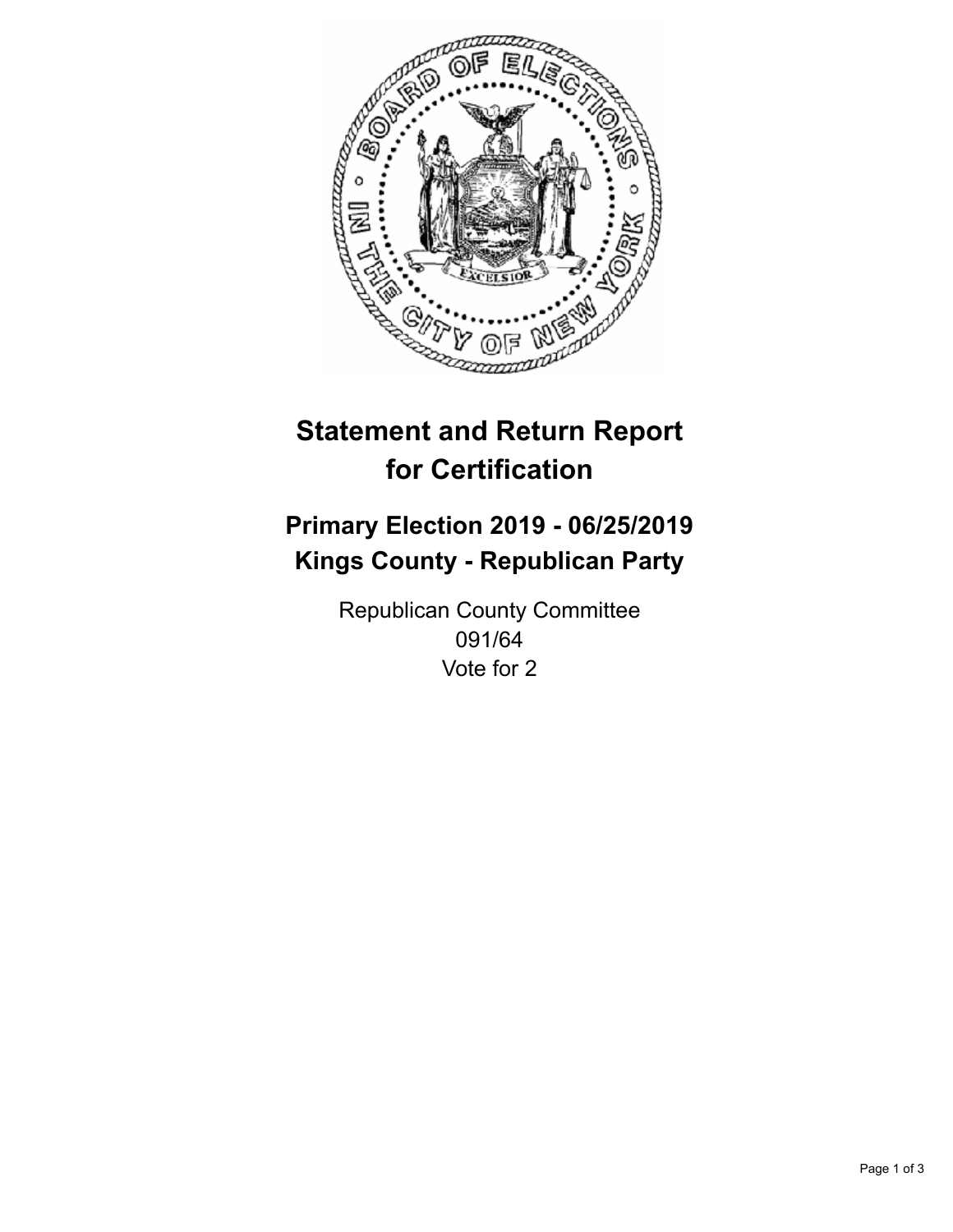

## **Assembly District 64**

| <b>PUBLIC COUNTER</b>                                    | 14 |
|----------------------------------------------------------|----|
| <b>MANUALLY COUNTED EMERGENCY</b>                        | 0  |
| ABSENTEE / MILITARY                                      | 0  |
| <b>AFFIDAVIT</b>                                         | 0  |
| <b>Total Ballots</b>                                     | 14 |
| Less - Inapplicable Federal/Special Presidential Ballots | 0  |
| <b>Total Applicable Ballots</b>                          | 14 |
| PAUL A. CANTELMI                                         | 5  |
| <b>DANA CANTELMI</b>                                     | 5  |
| CRAIG A. EATON                                           | 9  |
| <b>DANIELLE EATON</b>                                    | 9  |
| <b>Total Votes</b>                                       | 28 |